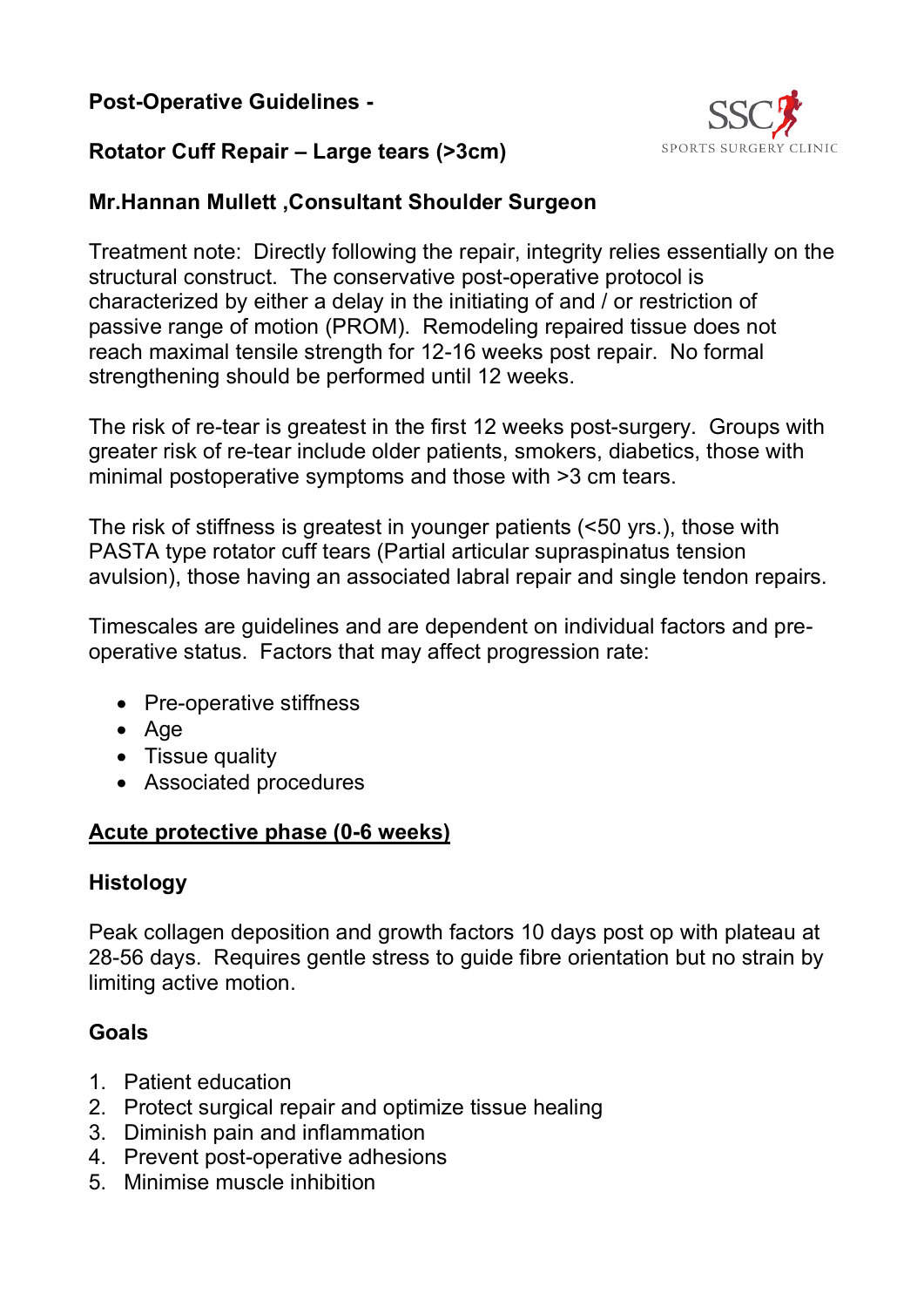#### **Immobilisation**

- Patients generally wear a sling for 6 weeks for comfort and to avoid stressing the repair. The sling is removed to allow axillary hygiene and when patient is performing their exercises

### **Rehabilitation**

- **Avoid** active assisted or passive mobilization past 80° elevation in scapula plane, 50% of ER (compared to opposite side) respecting pain and movement pattern.
- Cryotherapy as needed
- Elbow, wrist and hand exercises.
- Simple scapula exercises e.g. shoulder shrug
- Active assisted / supported movement within the safe zone and limits of pain
- Encourage use of hand in sling for light unloaded, pain-free activities. Patients that use the hand of the operated arm during the immobilization phase have better outcomes in terms of pain and function.
- Closed kinetic chain exercises low load on the shoulder and ensuring congruency scapula on thorax; e.g. table slides, walking away from the table.
- Submaximal isometrics (<30% MVC) rotator cuff
- Active scapula exercises e.g. shoulder shrug

#### **Intermediate phase (6-12 weeks)**

#### **Histology**

Inflammatory and repair phase has passed and healing progressed to remodelling phase.

The application of low-level force during this time frame aids in orientation of fibres within collagen matrix and enhances tensile strength of repair.

#### **Goals**

- 1. Preserve integrity of repair.
- 2. Improve functional range of movement including full elevation
- 3. Re-educate cuff recruitment and scapula control through range
- 4. Improve neuromuscular control by re-educating sensorimotor / proprioceptive function
- 5. Emphasize normal patterns of movement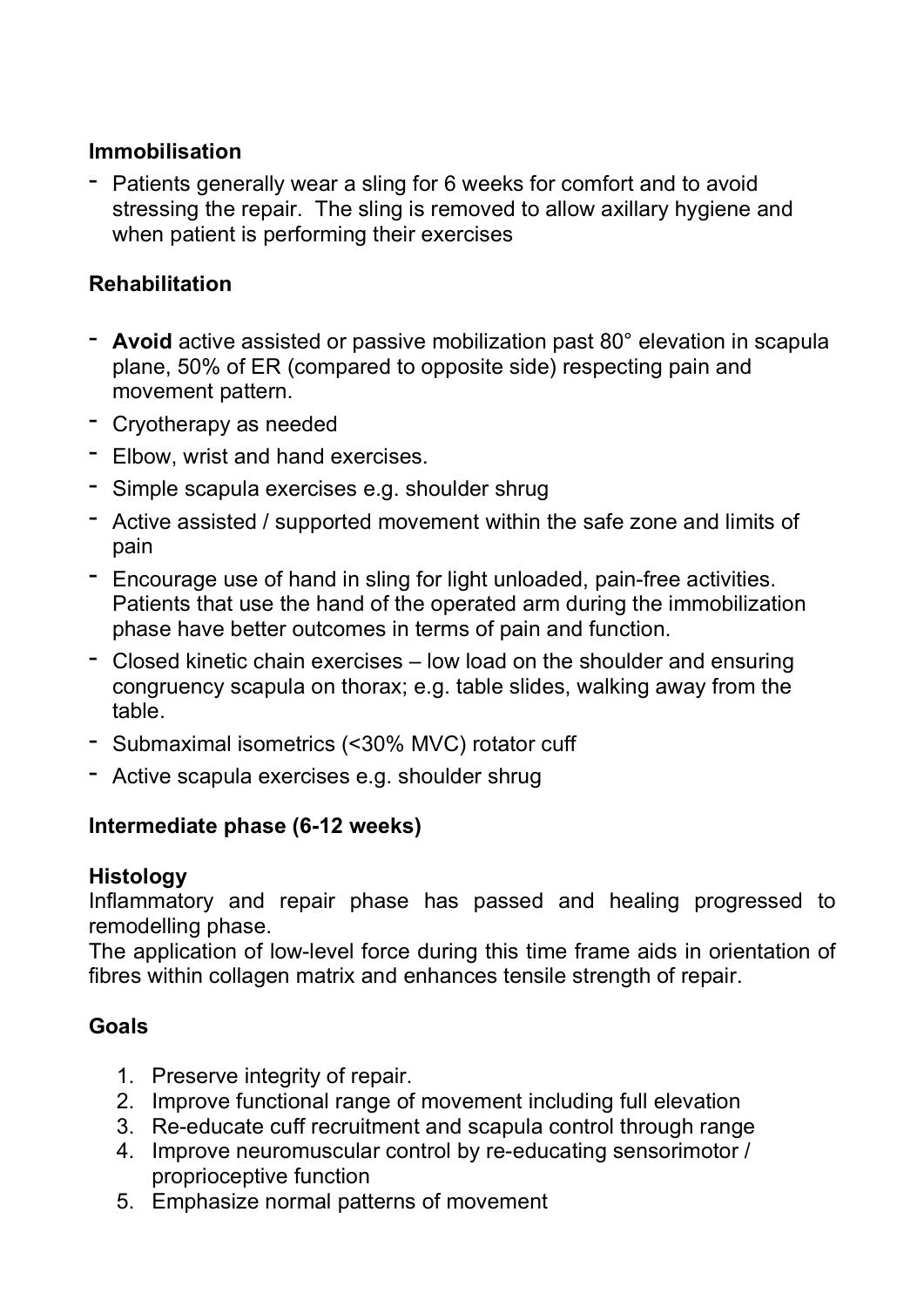## **Rehabilitation**

- Avoid forced passive stretching into combined abduction / external rotation. Active movement into this position is allowed as long as pain free and good control.
- Avoid forced end range stretches / mobilization especially ER with arm by side
- Avoid lifting / loading until 12 weeks
- Avoid weightbearing through operated arm e.g. getting out of a chair
- Avoid force hand behind back / extension
- Gentle mobilization of capsular restriction if necessary (respect restrictions)
- Progress cuff and scapula recruitment through range. Any exercise prescription should emphasis on good cuff and scapula control. Active assisted exercises progressing to active exercises-utilise short lever, supine and closed kinetic chain. Avoid long lever open chain exercises until 12 weeks
- Progress kinetic chain integration
- Increase function, emphasis on correct movement pattern
- Closed kinetic chain work to enhance co-contraction

## **Late stage (12 weeks to 6 months)**

## **Histology**

Tendon to bone healing should be able to endure the initiation of strengthening exercises. However, the addition of specific strengthening should be guided by preoperative findings in terms of tissue quality, patient age and whether primary or revision surgery. Careful progression of loading is essential to avoid compromise to the repair.

## **Goals**

- 1. Restore full active range of movement
- 2. Establish optimal neuromuscular control
- 3. Restore optimal cuff and scapula control through range and under load
- 4. Optimise functional upper limb strength and endurance
- 5. Return to full work / sport and recreational activities

## **Rehabilitation**

• Regain optimal range of motion including combined positions